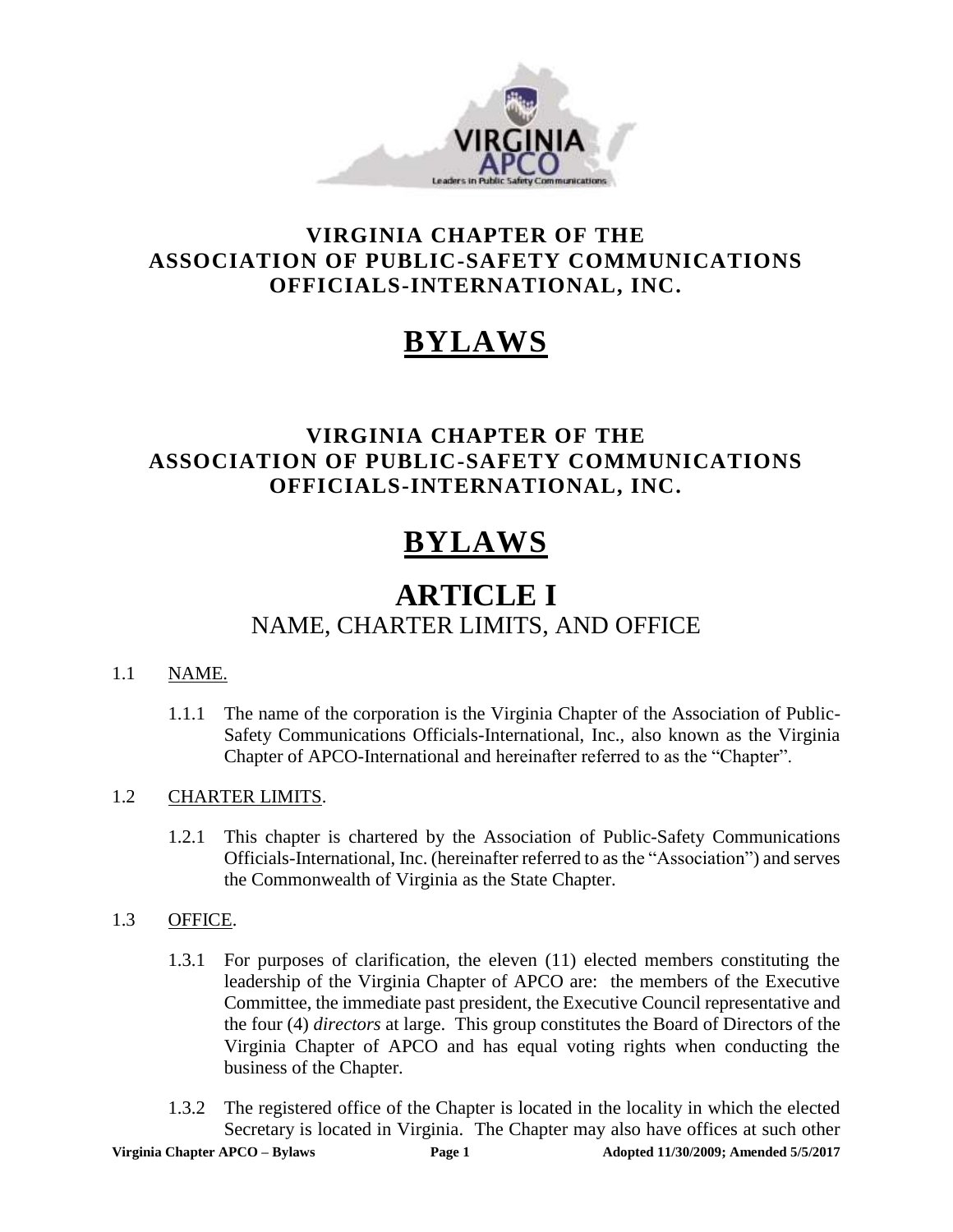places within the Commonwealth of Virginia as the Board of Directors may from time to time determine the business of the Chapter may require.

## **ARTICLE II PURPOSES**

### 2.1 PRIMARY PURPOSE.

- 2.1.1 The members of this nonprofit Association serve or support that function of government within the Commonwealth of Virginia which provides 9-1-1 and public safety emergency communications services, included but not limited to, the areas of law enforcement, forestry, conservation, fire, highway maintenance, emergency rescue and medical services, emergency management, and other activities supported or endorsed by federal, state, local and tribal governments.
- 2.1.2 The primary purposes of the Chapter shall be as follows:
	- 2.1.2.1 To foster the development and progress of public safety communications and supporting information technologies by means of research, planning, coordination, training and education;
	- 2.1.2.2 To promote, through example and active effort, greater cooperation in the correlation of the work and activities of public safety agencies (local, state and federal) throughout the Commonwealth, to the end that the safety of human lives, the protection of property, and the general welfare of all people may be benefited to the highest degree;
	- 2.1.2.3 To promote the rapid and accurate collection, exchange and dissemination of information relating to emergencies and other vital public safety communications among and between all levels of local, state, and federal governments and those who work with them;
	- 2.1.2.4 To initiate, support, or oppose, as conditions dictate, both legislation and regulation which, in the judgment of the Chapter, are of significance to public safety communications among and between all levels of local, state, and federal governments and those who work with them, which activities shall not constitute a substantial part of the activities of the Chapter;
	- 2.1.2.5 To provide technical and operational expertise to public safety organizations by assisting them in the matter of requirements relative to communications equipment and the operation thereof;
	- 2.1.2.6 To strive to protect citizens and their property and provide for their welfare by these and other appropriate means;
	- 2.1.2.7 To serve as the local chapter to the Association to provide input that organization while abiding by that organizations provisions and requirements; and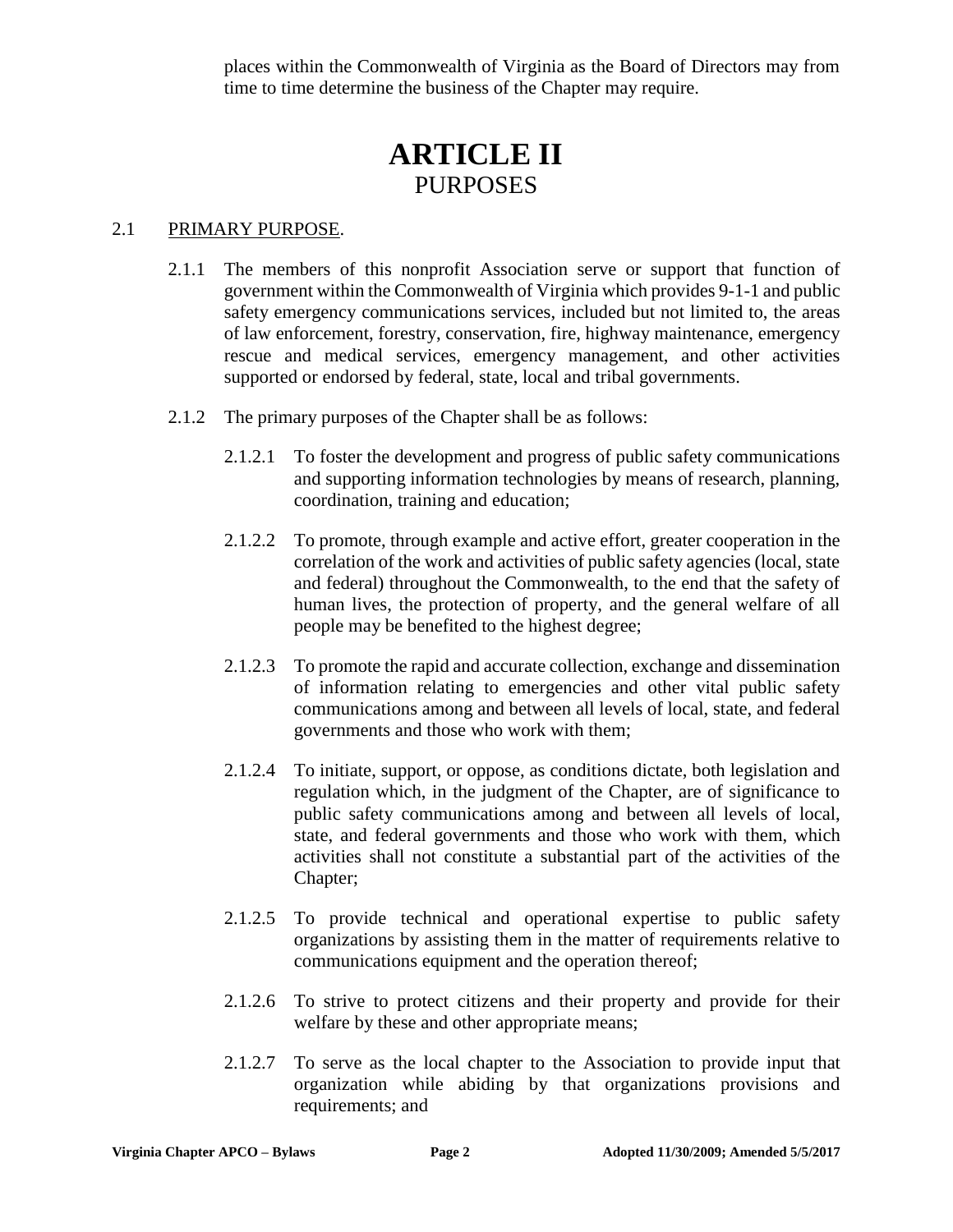2.1.2.8 To exercise all powers which are within the province of the corporation, organized and functioning as a non-stock, nonprofit corporation under the laws of the Commonwealth of Virginia.

## **ARTICLE III** INTERNATIONAL CHAPTER & REGION

### 3.1 CHAPTER.

3.1.1 This Chapter is established as part of the Association within the United States as an independent sub-division of the Association and required to comply with the Bylaws of the Association and applicable policy components, but in all respects is a separate and distinct organization operating independently of the Association and financially responsible for its own operations.

### 3.2 REGIONS.

3.2.1 This Chapter is part of the East Coast Region as divided and identified in the Association Bylaws.

## **ARTICLE IV** MEMBERSHIP

### 4.1 MEMBERSHIP.

4.1.1 Membership in the Chapter shall be predicated on membership in the Association, open to persons in good standing who satisfy the requirements of the Membership Policy as established and amended by the Membership Quorum of the Association. The Chapter recognizes and honors the membership categories, designations, rights, and privileges granted by the Association's Membership Policy.

### 4.2 CHANGES IN MEMBERSHIP QUALIFICATIONS.

4.2.1 Should the status of any member change so as to affect his or her membership qualification(s), the membership classification shall automatically be changed to conform to the member's new status.

### 4.3 VOTING RIGHTS .

4.3.1 All persons in a voting-eligible category of Membership are entitled to one vote on each matter submitted to a vote of the Chapter Membership Quorum.

### 4.4 POSITIONS OF LEADERSHIP.

4.4.1 Members of the Board of Directors, inclusive of the Executive Committee, shall be members with voting rights who satisfy all eligibility criteria for the position being sought, except that individuals selected to a post that is intended to solely represent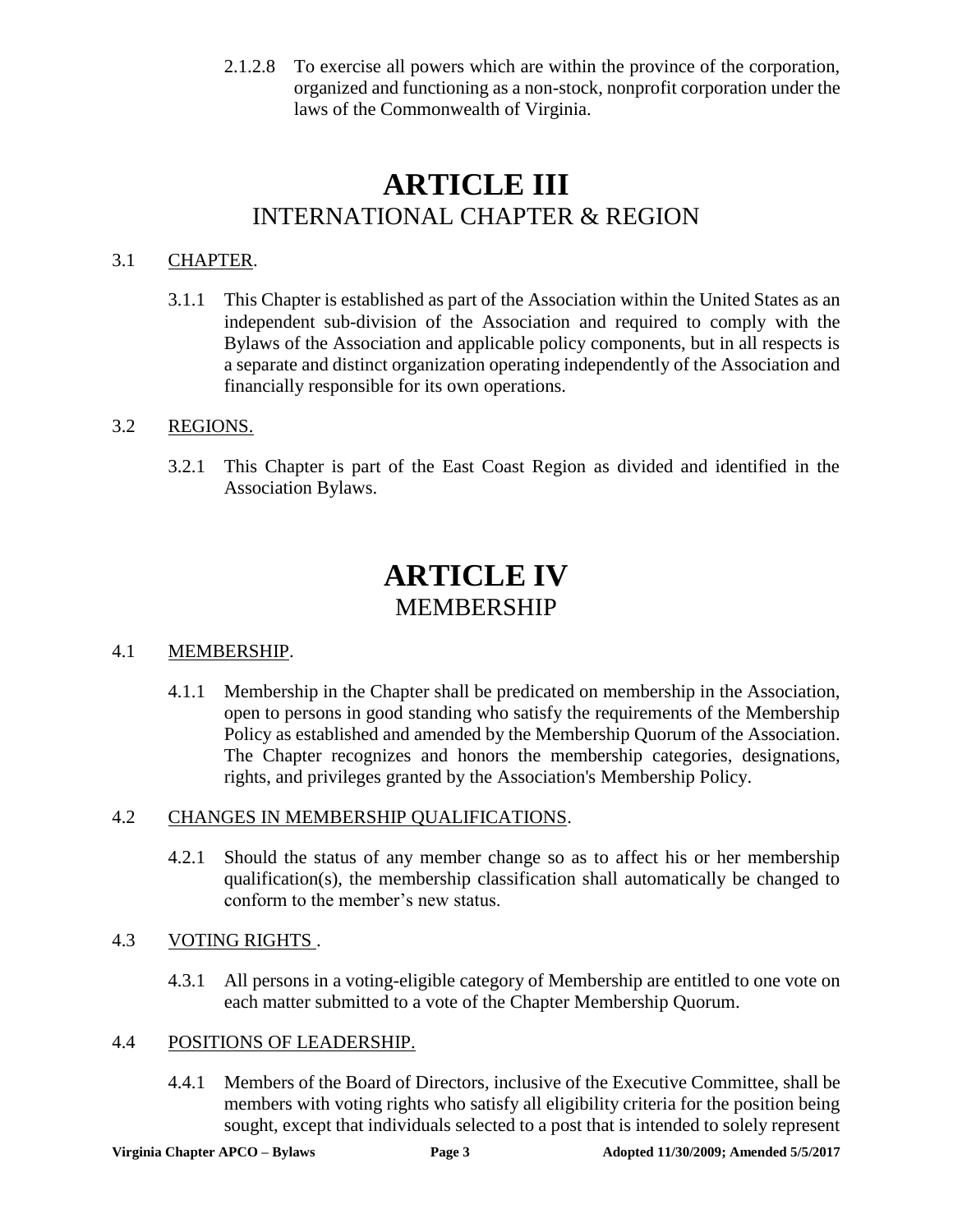Chapter members in a non-voting category must themselves be members in the same non-voting category.

### 4.5 DUES.

4.5.1 Dues for Chapter membership for all categories, except Chapter Life and Chapter Honorary members, shall be in accordance with the Association policy. Chapter Life and Chapter Honorary members shall not pay any dues. A listing of Chapter Membership shall be maintained by and available from the Association.

### 4.6 EFFECTIVE DATE OF MEMBERSHIP.

4.6.1 Upon receipt of dues for membership, the applicant becomes a full member in his/her particular category.

### **ARTICLE V** OFFICERS AND DIRECTORS

#### 5.1 DESIGNATION.

5.1.1 The Officers of this Chapter*, comprising the Executive Committee,* shall consist of the following: President, President-Elect, Vice-President, Secretary, and Treasurer. The Board of Directors shall consist of the Officers and six additional Active members *as set forth in Section 1.3.1 of these Bylaws*.

#### 5.2 QUALIFICATIONS.

5.2.1 Candidates for Officers and Directors shall meet or exceed the minimum qualifications listed below:

Be a voting-eligible Member in good standing serving in a non-commercial capacity as set forth in the Membership Policy.

#### 5.3 ELECTION PROCEDURES.

- 5.3.1 All elective positions in this Chapter shall be initially elected from nominations solicited and submitted by the Nominating Committee in accordance with the Chapter Policy Manual. Such balloting shall be done within the 30-day period preceding and including the day of the annual fall meeting in each calendar year in accordance with procedures defined in the Policy Manual. The results of such balloting shall be certified and announced during the annual fall meeting.
- 5.3.2 A secure and confidential electronic system to allow members who are eligible to vote to cast their ballots electronically for those individuals running for office under both multiple and single candidate elections may be used. If electronic means are not available, written ballots shall be required for any multiple candidate election.
- 5.3.3 The President and President-Elect, as well as the Immediate Past President after initial election, shall be filled by annual advancement in rank. *(i.e. the existing Vice-President advances to the office of President-Elect, the existing President-*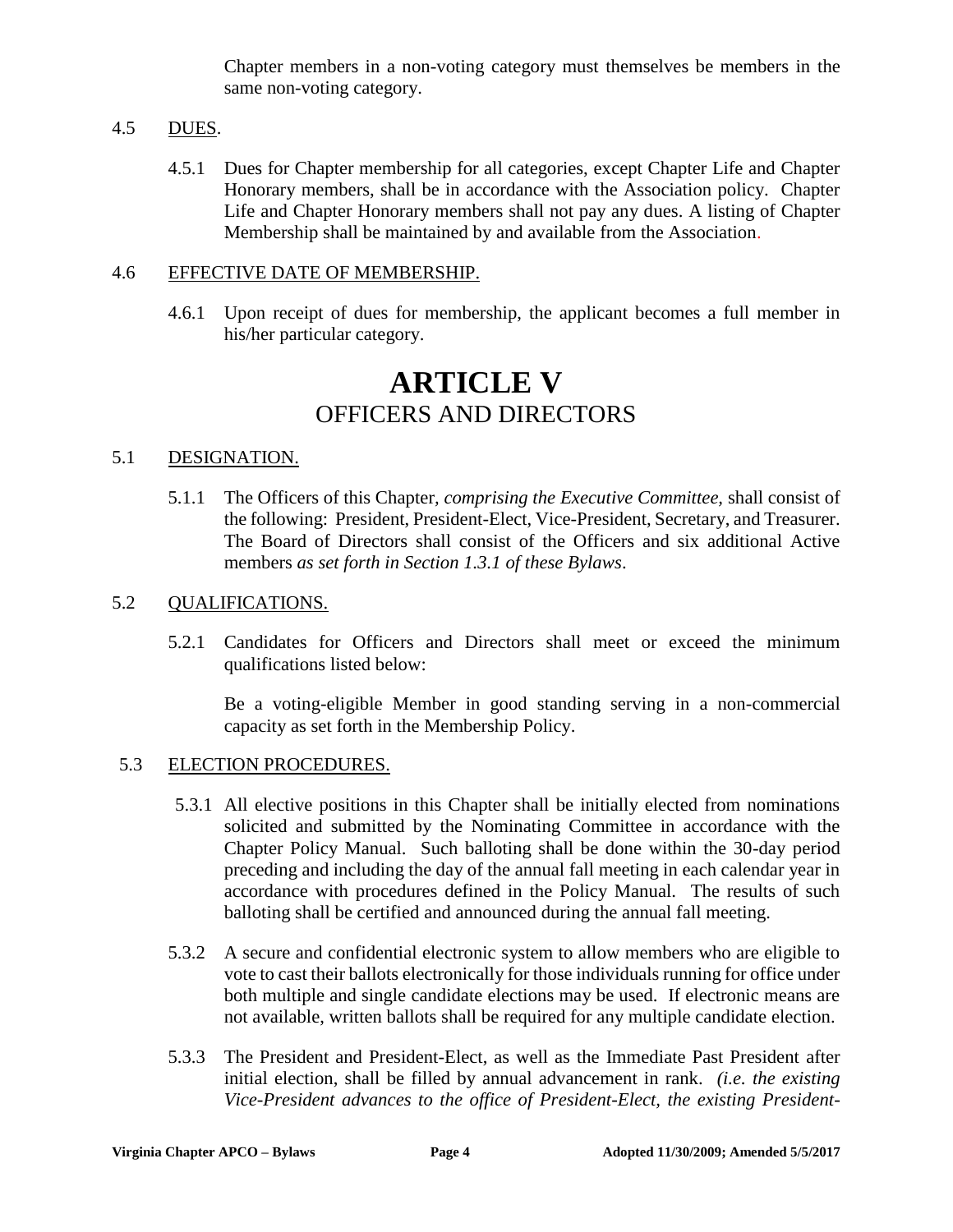*Elect advances to the office of President, and the existing President assumes the position of Immediate Past President.)*

- 5.3.4 The Vice President shall be elected annually for a one year term.
- 5.3.5 The APCO International Executive Council Delegate, Treasurer and two of the Directors at Large shall be elected bi-annually for a two year term. Terms for these offices will expire in even number years.
- 5.3.6 The Secretary and two of the Directors at Large shall be elected bi-annually for a two year term. Terms for these offices will expire in odd number years.

### 5.4 DATE FOR TAKING OFFICE.

 5.4.1 Candidates elected at the annual business meeting shall take office on December 1<sup>st</sup> of the same year in which they are elected. Should the annual business meeting not have been held by December 1<sup>st</sup>, then candidates will immediately take office at the conclusion of the meeting.

### 5.5 VACANCIES.

- 5.5.1 A vacancy in the office(s) of President and/or President-Elect shall be filled by advancement in rank. Such advancement in rank shall be in an "Acting" capacity for the remainder of the applicable term and only until the next regular election of officers.
- 5.5.2 A vacancy in the office of Vice-President, whether due to resignation, removal, or advancement in rank, shall be filled by an appointment made by the President and shall be subject to confirmation by the remaining members of the Board of Directors. Such confirmation shall certify that the appointee satisfies the eligibility requirements contained in these Bylaws. Such appointment shall serve in an "Acting" capacity until the next regular election of officers.
- 5.5.3 Should the office of Immediate Past President, Executive Council Delegate, Secretary, Treasurer, or Directors at Large become vacant for any reason, it shall immediately be filled by appointment by the President and shall be subject to confirmation by the remaining members of the Board of Directors. Such confirmation shall certify that the appointee satisfies the eligibility requirements contained in these Bylaws. Such appointments shall serve in an "Acting" capacity for the remainder of the applicable term and only until the next regular election of that office.
	- 5.5.3.1 The immediate Past President appointee must have served a full term as President of the Chapter to be eligible.
- 5.5.4 Officers who were appointed by the President may declare their candidacy for the office in which they are "Acting" at the next regular election for that office and, if elected, shall be eligible to serve the remainder of the applicable term in the office.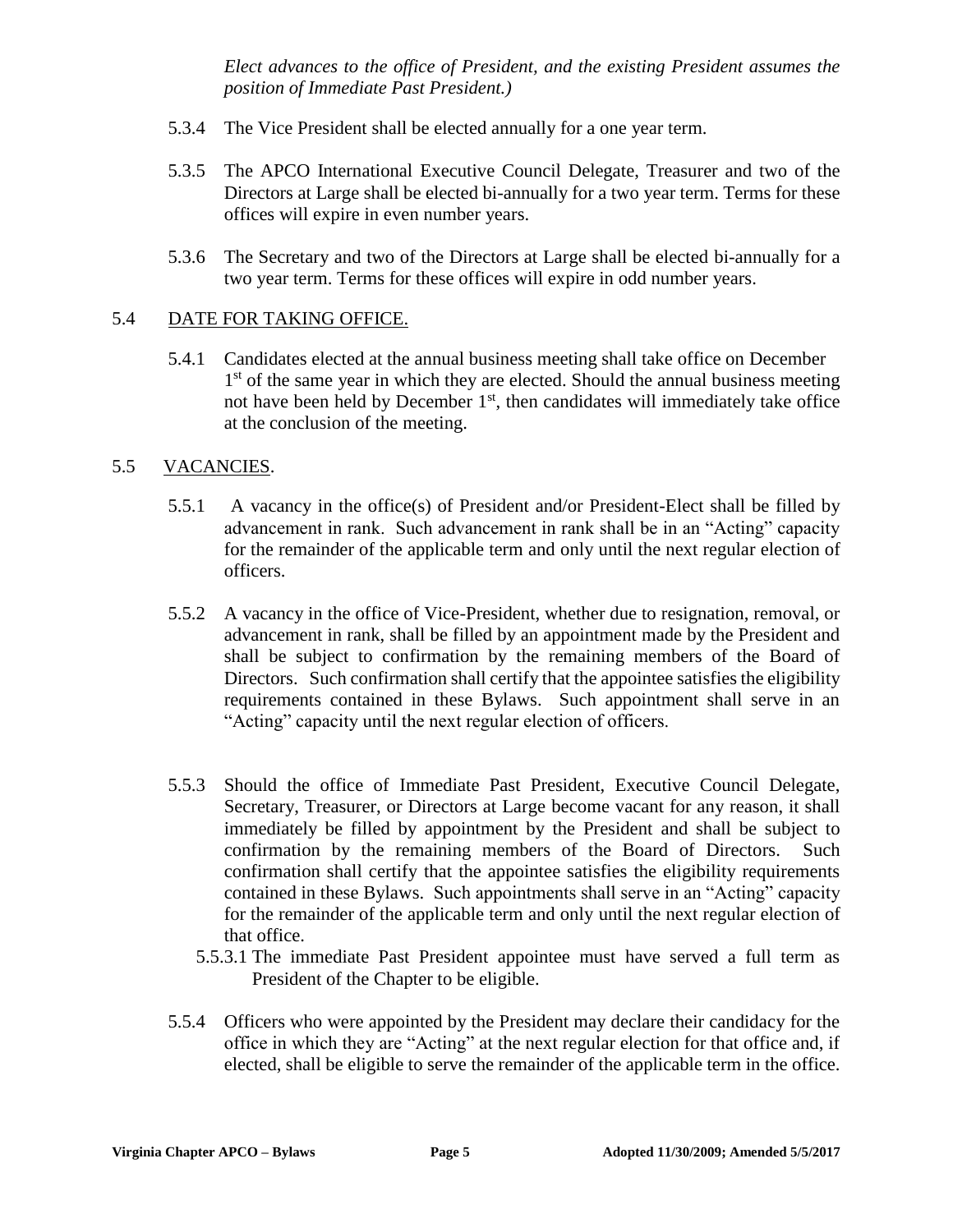5.5.5 The President shall ensure notification is immediately made to the Membership Department of the Association of any and all advancements in rank and/or acting appointments.

## **ARTICLE VI**

### OFFICERS AND DIRECTORS – AUTHORITIES AND DUTIES

### 6.1 AUTHORITIES.

6.1.1 The necessary authority for the performance of duty by all Officers and the Board of Directors of this Chapter is hereby established.

### 6.2 PRESIDENT.

- 6.2.1 The President shall be a member and Chair of the Board of Directors; shall be an ex-officio member of all committees of this Chapter (except the Nominating Committee); and shall preside at all Chapter meetings.
- 6.2.2 It shall be his/her duty to see that the conduct of all meetings is in keeping with the purpose of the Chapter as outlined in Article II.
- 6.2.3 The President shall cause to be performed the required audits as stated in these He/she shall be a member of and participate in the Board of Directors' responsibilities. He/she shall perform such other duties as may be required that are not specifically assigned to others. He/she shall serve as liaison to committee(s) as appointed by the President. He/she shall perform other duties as Bylaws and shall report the results and findings of such to the Board of Directors and Chapter members at their next scheduled meetings.

### 6.3 PRESIDENT-ELECT.

- 6.3.1 The President-Elect shall perform all the duties of the President in his/her absence.
- 6.3.2 He/she shall, during his/her term of office, screen the Chapter membership, contact his/her prospective committee chairs for the following year, and have his/her appointments ready for presentation when he/she takes office as President.
- 6.3.3 He/she shall be a member of and participate in the Board of Directors' responsibilities. He/she shall perform such other duties as may be required that are not specifically assigned to others. He/she shall serve as liaison to committee(s) as appointed by the President. He/she shall perform other duties as directed by the Chapter President or as identified in the Chapter's Policy Manual.

### 6.4 VICE-PRESIDENT.

6.4.1 The Vice-President shall perform all the duties of the President-Elect in his/her absence.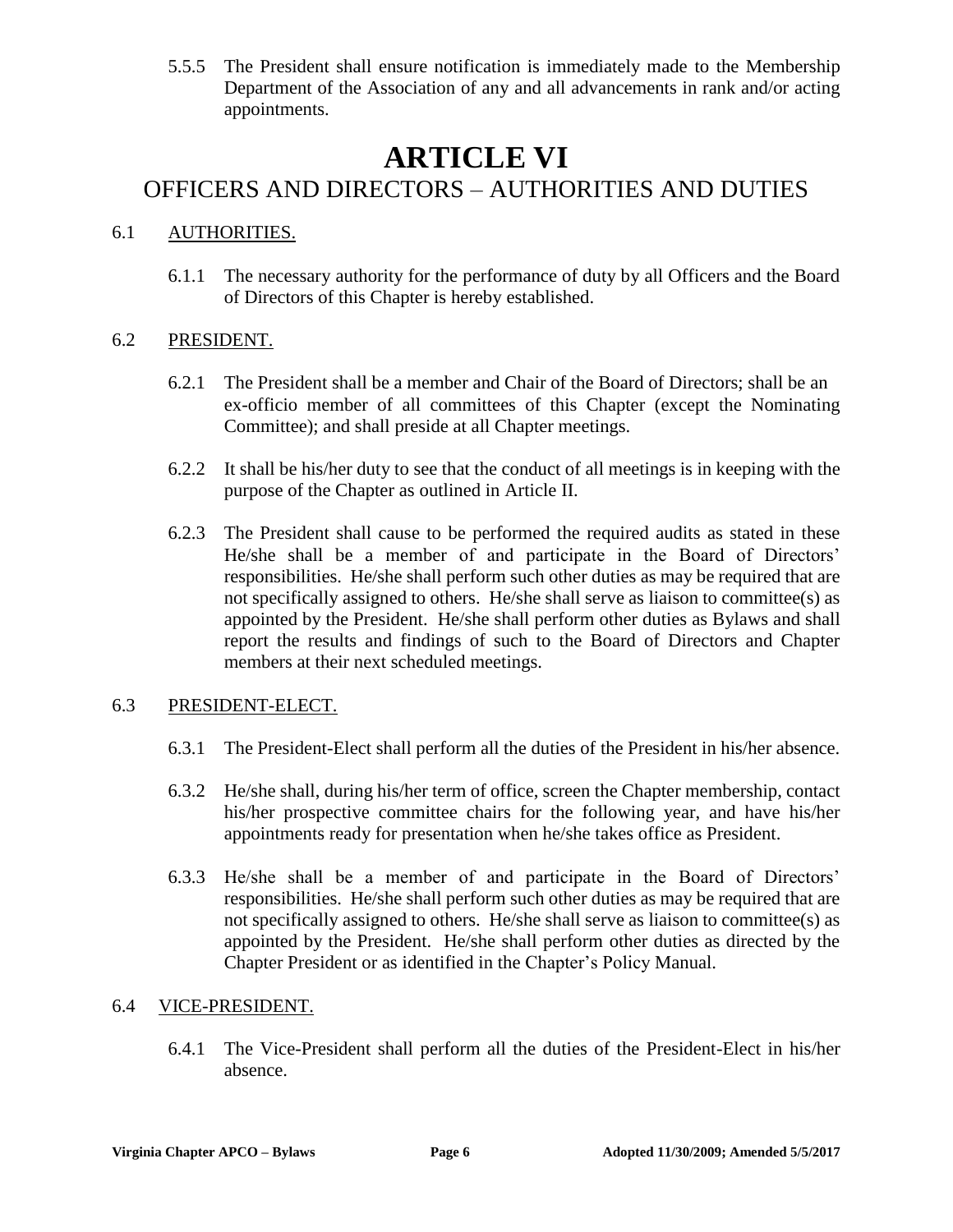6.4.2 He/she shall be a member of and participate in the Board of Directors' responsibilities. He/she shall perform such other duties as may be required that are not specifically assigned to others. He/she shall act as a liaison to committee(s) as appointed by the President. He/she shall perform other duties as directed by the President or as identified in the Chapter's Policy Manual.

### 6.5 SECRETARY.

- 6.5.1 The Secretary shall serve as Secretary to the Board of Directors and the Chapter Meeting business sessions.
- 6.5.2 He/she shall keep a complete roll of the membership of this Chapter, furnishing updated listings at frequent intervals to the Association, the Chapter President, the President-Elect, and to Committee Chairs, as needed.
- 6.5.3 He/she shall be a member of and participate in the Board of Directors' responsibilities. He/she shall record the minutes of all Chapter Executive Board and Chapter business meetings. He/she shall perform such other duties as may be required that are not specifically assigned to others.
- 6.5.4 He/she shall perform other duties as directed by the Chapter President or as identified in the Chapter's Policy Manual.

### 6.6 TREASURER.

- 6.6.1 The Treasurer shall receive all funds belonging to the Chapter, and shall maintain all authorized bank or financial accounts required for the processing of all Chapter funds. He/she shall pay from these accounts Chapter obligations as prescribed by the Chapter membership through business meeting quorum action or upon direction from the Board of Directors during intervals between Chapter meetings.
- 6.6.2 He/she shall prepare a financial report and present it to the membership at the fall business meeting, and shall make his/her financial records available to the Board of Directors for auditing purposes. He/she shall promptly deliver all monies and records to his/her successor in office or to whomsoever the Board of Directors may designate to receive them. He/she shall make Chapter's financial records available for audit purposes.
- 6.6.3 He/she shall perform such other duties as may be required by the Chapter President or as identified in the Chapter's Policy Manual that are not specifically assigned to others. He/she shall be a member of and participate in the Board of Directors' responsibilities.

### 6.7 IMMEDIATE PAST-PRESIDENT.

6.7.1 He/she shall be a member of and participate in the Board of Directors' responsibilities. He/she shall perform such other duties as may be required by the Chapter President or as identified in the Chapter's Policy Manual that are not specifically assigned to others.

#### 6.8 EXECUTIVE COUNCIL DELEGATE.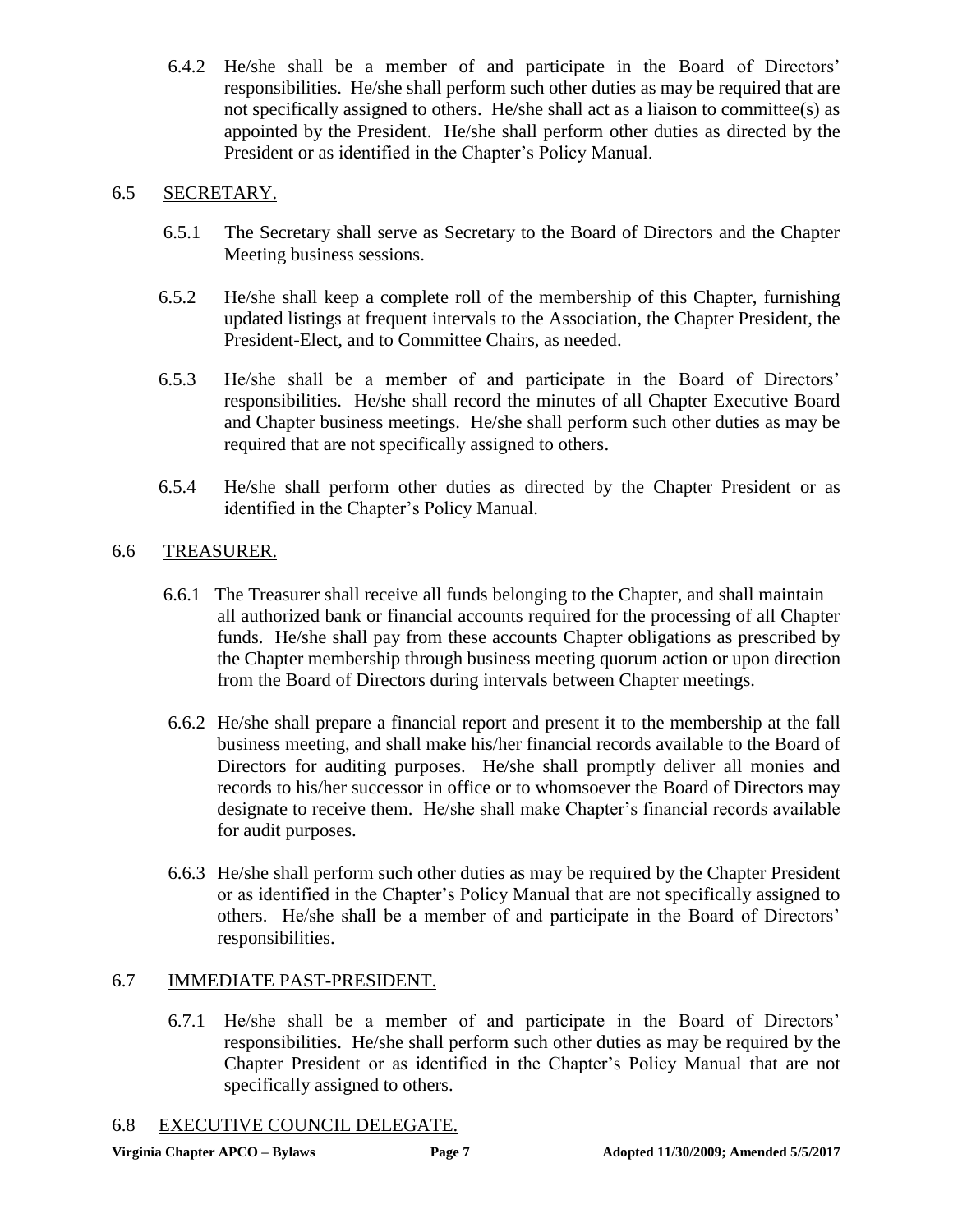- 6.8.1 This individual shall be a member of and participate in the Board of Directors' Responsibilities. He/she shall serve as representative of the Chapter to the Association.
- 6.8.2 He/she shall report to the Chapter membership the activities of the Association including, but not limited to, a summary of the minutes and make available for posting to the Chapter's website within thirty (30) days of the close of each Executive Council meeting so convened. He/she shall provide the minutes, upon approval, and make available for posting to the Chapter's website within thirty (30) days of the close of each Executive Council meeting so convened.
- 6.8.3 He/she shall attend the Executive Council meetings. He/she shall participate in representing the interests of the Chapter to the Association. He/she shall report to the Chapter membership actions and decisions of the Executive Council which impact the Chapter membership. He/she shall perform such other duties as may be required by the Chapter President or as identified in the Chapter's Policy Manual that are not specifically assigned to others.

### 6.9 DIRECTORS-AT-LARGE.

 6.9.1 He/she shall be a member of and participate in the Board of Directors' responsibilities. He/she shall reflect ideas and opinions from the statewide membership in an effort to guide the Chapter to meet the needs of the membership and public safety communications. He/she shall perform such other duties as may be required by the Chapter President or as identified in the Chapter's Policy annual that are not specifically assigned to others.

### 6.10 BOARD OF DIRECTORS.

- 6.10.1 The Chapter President shall be the Chair of the Board, and its members shall consist of the Officers, the Immediate Past President, the four (4) Directors-at- large and the APCO International Executive Council Delegate. A President who resigns during his/her term of office shall not be eligible to serve as the immediate Past President on the Board; membership on the Board shall revert to the last Past President having not resigned.
- 6.10.2 The Board of Directors shall have all powers granted by law unless restricted by the Articles of Incorporation or these bylaws and shall have full power and authority during intervals between scheduled Chapter meetings to perform all the functions, which the Chapter might perform, except that it shall not have the power to amend the Articles of Incorporation or these bylaws.

### 6.11 MEETINGS OF THE BOARD OF DIRECTORS.

6.11.1 The Board of Directors shall meet and conduct the business of the Chapter at such times and places as the President or a majority of the Officers and Directors shall indicate.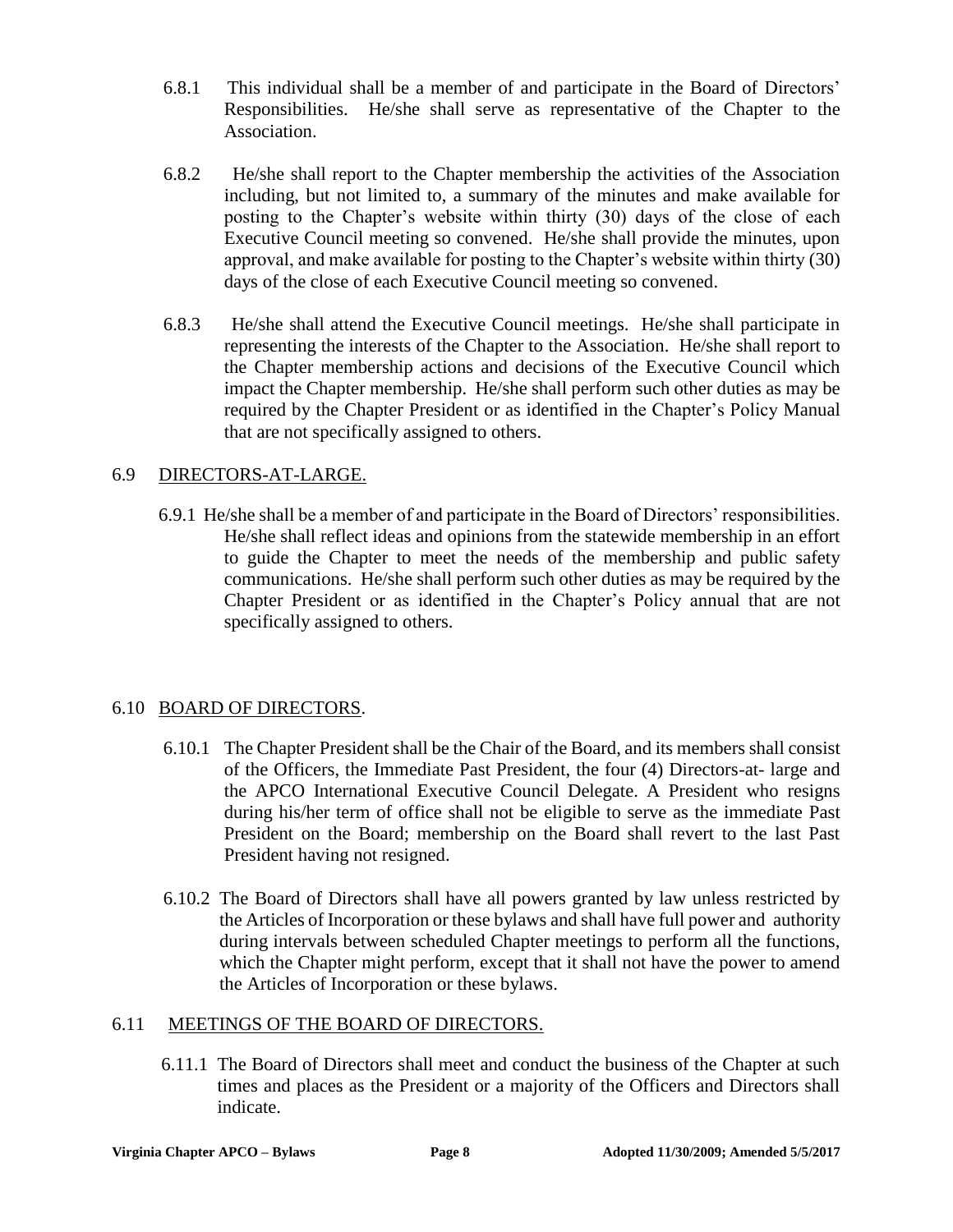- 6.11.2 The President may call the Board into session whenever the need arises, and shall call it into session at the fall meeting prior to the general business session for the purpose of examining the Treasurer's financial report and to decide on recommendations to make to the business session that would advance or implement objectives of the Chapter or the Association.
- 6.11.3 The President may poll the Board on special matters by written communication in lieu of calling a special session.
- 6.11.4 The Board may be called into special session upon written request and subsequent consent of four (4) of its members. Said written request may be made by letter or by e-mail to the Chapter President. Upon the convening of a special session, a quorum must be met and a roll call at the onset of the meeting must occur to verify consent.
- 6.11.5 A simple majority of the Board shall constitute a quorum, and a simple majority vote of those present at a session, or polled in writing, shall determine all issues, except that in the event of impeachment proceedings, a special meeting of the Chapter membership must be called and a two-thirds majority vote will be required for impeachment.

## **ARTICLE VII** EXPENSES AND ASSET MANAGEMENT

### 7.1 SPECIFIED EXPENSES.

7.1.1 The Treasurer shall be authorized the necessary funds to fulfill the requirements of his/her office as outlined in these bylaws.

### 7.2 UNSPECIFIED EXPENSES.

7.2.1 The Board of Directors shall be authorized to approve all expenditures not specifically otherwise stated in these bylaws.

### 7.3 PAYMENTS.

7.3.1 All payments made on behalf of any debt incurred by the Chapter shall be made by the Treasurer in a timely manner. Said payments may be made by check, credit card, or cash. If made by credit card or cash, a receipt for such payment outlining the debt and amount paid shall be kept as part of the Treasurer's records.

### 7.4 INTERNATIONAL CONFERENCE EXPENSES.

7.4.1 Reasonable expenses for the attendance of the President to the APCO-International Conference may by paid by the Chapter as determined by the Board. If the President is unable to attend the APCO International Conference, the Board of Directors may choose to pay the reasonable expenses of another Board member to attend. The Board will also pay the reasonable expenses for the travel to/from and hotel accommodations for the Executive Council representative, not paid for by his/her Agency, to attend the APCO International Conference.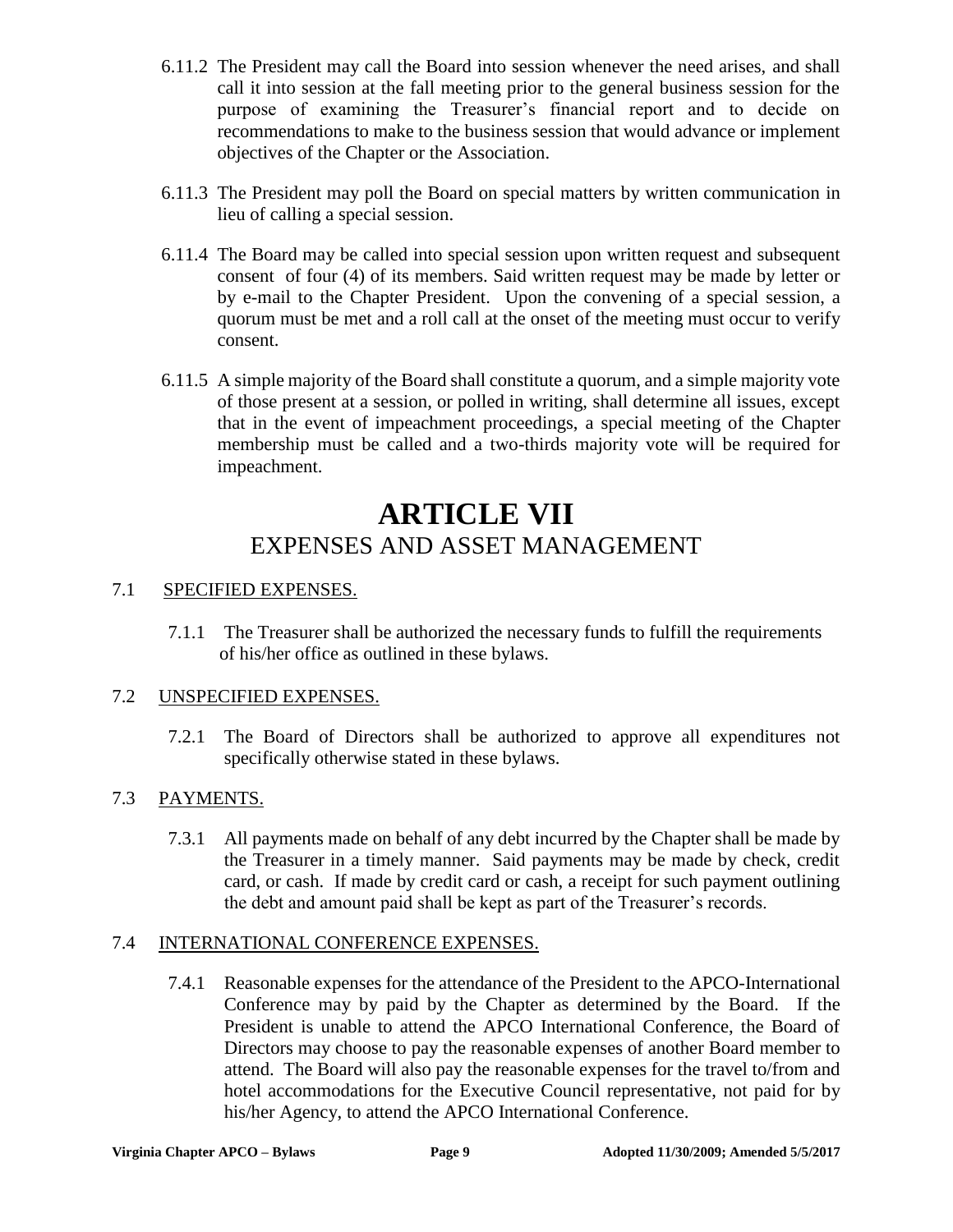### 7.5 INSURANCE AND BONDING OF PERSONNEL.

7.5.1 The Board of Directors shall obtain and maintain general liability and such other insurance as it shall deem adequate to protect the Chapter's assets and members. The Board of Directors shall require and arrange for the Treasurer and such other persons in the Chapter who are identified as handling significant amounts of the Chapter's funds to be adequately bonded. The Chapter shall bear the costs associated with the provisions of this Section.

## **ARTICLE VIII** AMENDMENTS

### 8.1 AUTHORITY FOR AMENDMENT.

8.1.1 The Articles of Incorporation and/or Bylaws of this Chapter may be amended or repealed, and new Bylaws may be adopted, by resolution adopted by a two-thirds majority of the Membership Quorum at any annual, regular, or special meeting provided that notice of the proposed amendment(s) is contained in the notice of the meeting that is posted no later than twenty-five (25) days prior to the meeting of the Membership Quorum.

### 8.2 PROCEDURE FOR AMENDMENT.

- 8.2.1 The Articles of Incorporation and/or Bylaws of this Chapter may be amended by presenting a resolution in writing to the President at least thirty (30) days prior to a meeting.
- 8.2.2 The proposed amendment shall be adopted by the Board of Directors. (2) After adopting the proposed amendment, the Board of Directors shall submit the amendment to the members for their approval. The Board of Directors shall also transmit to the members a recommendation that the members approve the amendment, unless the Board of Directors makes a determination that because of conflicts of interest or other special circumstances it should not make such a recommendation, in which case the Board of Directors shall transmit to the members the basis for that determination.
- 8.2.3 The President shall have the Secretary notify the membership of the proposed change at least twenty-five (25) days and not more than sixty (60) days in advance of the date of the meeting at which the amendment(s) will be considered. Notification shall be by posting on the Chapter website and e-mailing to Chapter listserv subscribers. A two-thirds majority vote by the voting members in attendance shall determine the issue.

### 8.3 EFFECTIVE DATE OF AMENDMENTS AND RESOLUTIONS.

8.3.1 All resolutions passed and adopted by this Chapter in accordance with the rules set forth in the Articles of Incorporation and bylaws shall be in force and effect upon the adjournment of the meeting wherein considered and adopted, provided an